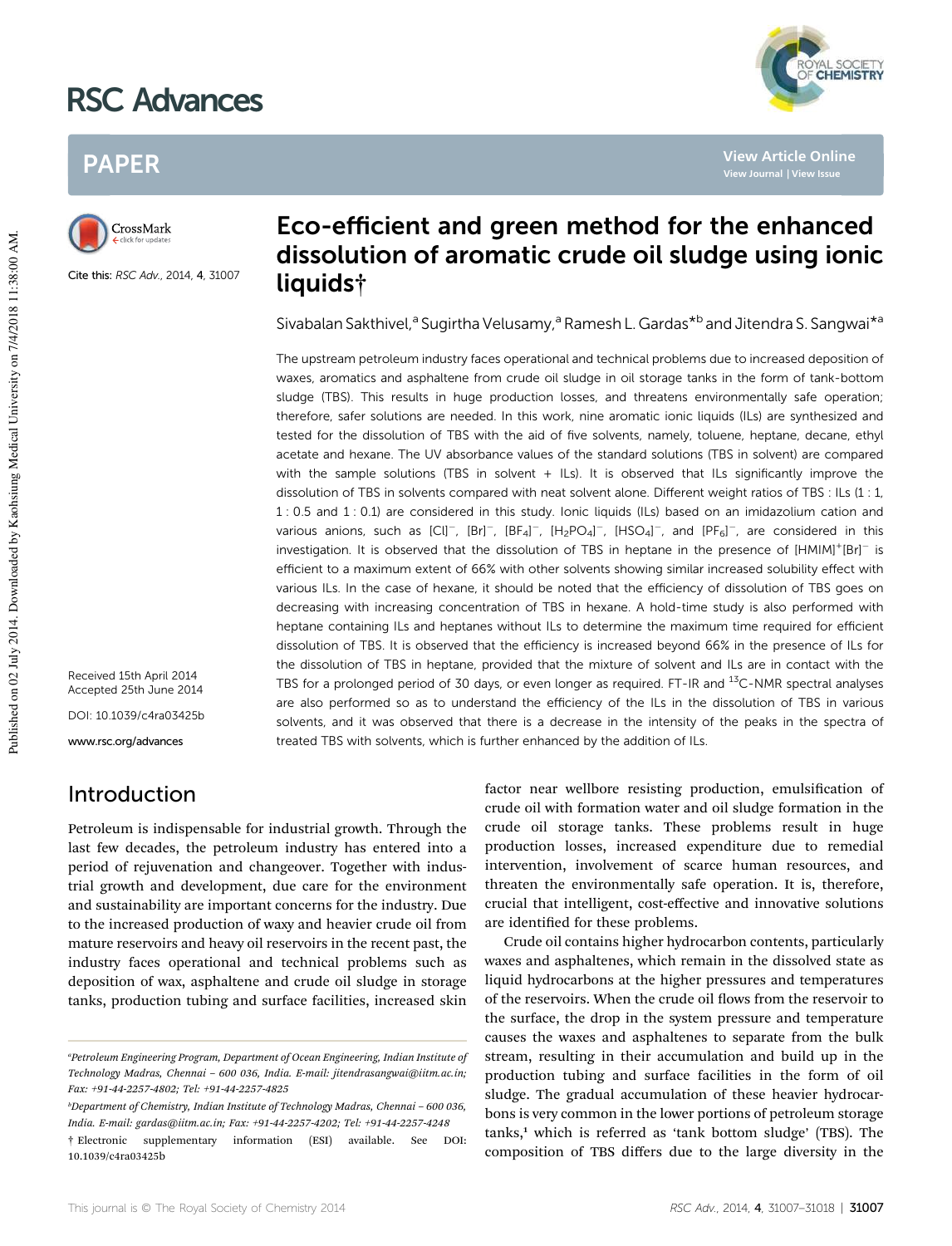quality of crude oils, variations in the processes used for oil– water separation, leakages during industrial processes, and addition to the existing TBS. Usually, the TBS consists of heavier components of oil such as waxes, asphaltenes, and resins, in addition to water, biomass, and many inorganics (iron-rust, scale, mud, sand), which can induce severe scale and plugging problems. Unless remedial measures are taken, the TBS becomes thicker, gets compactly packed and becomes much more difficult to remove. The presence of water usually aggravates the problem of TBS deposition. It is at this water/crude oil interface that microorganisms grow; moreover, oxidation of the oil results in their accumulation as waste at the bottom of the tank with other dirt and rust to form TBS. On many occasions, such accumulation renders the tank unusable due to its inability to perform suction and dispatch crude oil for delivery through the pipeline. It is customary to use heated oil and water, dispersant formulations and elaborate oil circulation arrangements to make the TBS soluble and pumpable. In absence of such arrangements, time-consuming, manual cleaning becomes necessary.<sup>1</sup> The TBS removed from the storage tanks not only represents lost revenue for petroleum companies, but its disposal is also a serious environmental concern. Chemical treatments of aromatic hydrocarbons such as asphaltenes are typically performed by using cyclic non-polar solvents such as xylene, benzene, and toluene (aromatic), which have the potential to dissolve asphaltenes.<sup>2,3</sup> However, these aromatic solvents are volatile and hazardous; hence, they are not recommended.<sup>2</sup> The alternative approach is to use lighter hydrocarbons such as heptane and decane, but they show lower dissolution of aromatic hydrocarbons in TBS; thus they need to be improved. The use of ionic liquids have huge prospective as a good co-solvent along with solvents for TBS and can be used.

Ionic liquids (ILs) generally contain cations, a conjugated aromatic core and anions, which are typically strong hydrogen bond acceptors. ILs are an admirable alternative to substitute volatile organic solvents for green technologies. They possess a combination of unique properties such as high thermal and chemical stability, non-flammability, and negligible vapour pressure, thereby decreasing the risk of a worker's exposure to the hazardous chemicals and the loss of solvent to the atmosphere. When any IL is mixed with any organic solvent for a specific application, it is expected to help reduce the use of hazardous and polluting organic solvents.<sup>4</sup> Moreover, the ILs used can be recycled by using a small amount of water and both can be readily recovered by distillation<sup>5</sup> and reused numerous times.3,6 ILs also provide help in decreasing the viscosity of the crude oil through catalytic cracking of heavier hydrocarbons. Ionic liquids show very good performance as a novel solvent in the dissolution of asphaltenes.<sup>7</sup> A fascinating quality of ILs is that any small changes made in the combination of cations and anions or in the nature of the moieties attached to each ion allow physical properties of the ILs to be personalized for definite applications.<sup>8-10</sup> Asphaltene association could easily be broken by increasing the anionic charge density and decreasing the alkyl chain length of the cationic head ring of the ionic liquids used for dissolution.<sup>7</sup> Thus, ionic liquids present a potential solution to address the energy and environmental

challenges associated with the handling of tank bottom sludge in the upstream oil and gas industry. The use of ILs for the dissolution of TBS will help to overcome the environmental hazards, eliminate the man-hours and personnel safety issues, facilitate the easy transportation of the crude oil and enhance potential recovery of conditioned fuel. Nowadays, ionic liquids are normally used in mining, desulphurization, and scale removal because of their outstanding solubility and catalytic properties over a wide temperature range.<sup>11</sup> In addition to aiding in the removal of oily sludge, this method may also assist in recovering valuable crude oil from oily sludge, which is otherwise lost due to dumping and the common practice of burning of tank-bottom sludge (TBS).

Recently, few studies have shown the use of ILs to address various issues in the upstream oil and gas industry. $3,7,12,13$ Indeed, there is still an ample scope in the area of designing specific ionic liquids that are capable of solubilising and softening crude oil to make it pumpable. The applicability of ionic liquids in the field of petroleum has been investigated by various authors who recognize their peculiar properties. Recently, room temperature ionic liquids such as,  $[Et_3NH]^+[AICI_4]^-$ ,  $[Et_3N+$  $H$ <sup>+</sup>[AlCl<sub>4</sub>]<sup>-</sup>Ni<sup>2+</sup>, [Et<sub>3</sub>NH]<sup>+</sup>[AlCl<sub>4</sub>]<sup>-</sup>Fe<sup>2+</sup> and [Et<sub>3</sub>NH]<sup>+</sup>[AlCl<sub>4</sub>]<sup>-</sup>Cu<sup>2+</sup>, have been used in upgrading heavy oil at reservoir conditions by reducing its viscosity. The results showed significant improvement in the reduction of viscosity at the optimum temperature conditions of the oil reservoir. Among the studied ILs,  $[Et<sub>3</sub>N H$ <sup>+</sup>[AlCl<sub>4</sub>]<sup>-</sup>Ni<sup>2+</sup> has shown better viscosity reduction than the rest of the ILs.<sup>12,14</sup> Chloro-aluminate(III) ionic liquids/ $H_3PO_4$ systems have been found to be more effective for asphaltic sand degradation.<sup>12,13</sup> In addition, ionic liquids such as  $\text{[EMIM]}^\dagger \text{[BF_4]}^-$  and  $\text{[BMIM]}^\dagger \text{[BF_4]}^-$  are found to be more efficient for enhancing the recovery of bitumen from oil sands.<sup>5</sup> Ionic liquids are also found to work as a new substituent for surfactants in enhanced oil recovery processes.<sup>15</sup>

Ionic liquids, such as  $\text{[BMM]}^+[\text{Cl}^-$  and  $\text{[BMIM]}^+[\text{AlCl}_4]^-$ , act as better asphaltene dissolution agents.<sup>16,17</sup> [BMIM]<sup>+</sup>[BF<sub>4</sub>]<sup>-</sup> has been found to be very efficient in the field of bitumen recovery from oil sands.<sup>3</sup> In the reaction mechanism between ionic liquids and heavy oil, the first step is the reaction of organic sulphur from the heavy oil with transition metal-modified ionic liquids to form the intermediate complex ( $S \rightarrow M^+$ ), which help to weaken the C–S bonds and is followed by breakage of the heavy oil molecules. The result of this reaction is that sulphur in the heavy oil escapes as  $H_2S$ ; therefore, the content of sulphur gets reduced in the heavy oil.<sup>16</sup> The results show that the separation is easier by using ionic liquids rather than by using water. The interfacial tension and surface tension between bitumen and silica are decreased in the presence of ionic liquids, which facilitate their easy separation.<sup>6</sup> Adhesion forces between bitumen and silica are significantly smaller in the presence of ILs than in aqueous solution. $17$  Similarly, the contact angle between the bitumen oil and water droplets is  $\sim$ 90 $^{\circ}$ , but in the case of bitumen oil and ionic liquid it is  $\sim 73^\circ$ .<sup>18</sup> These results show that the separation is easier by using ionic liquids than pure water.

We find that ionic liquids are employed for various kinds of work such as enhanced oil recovery, asphaltene degradation,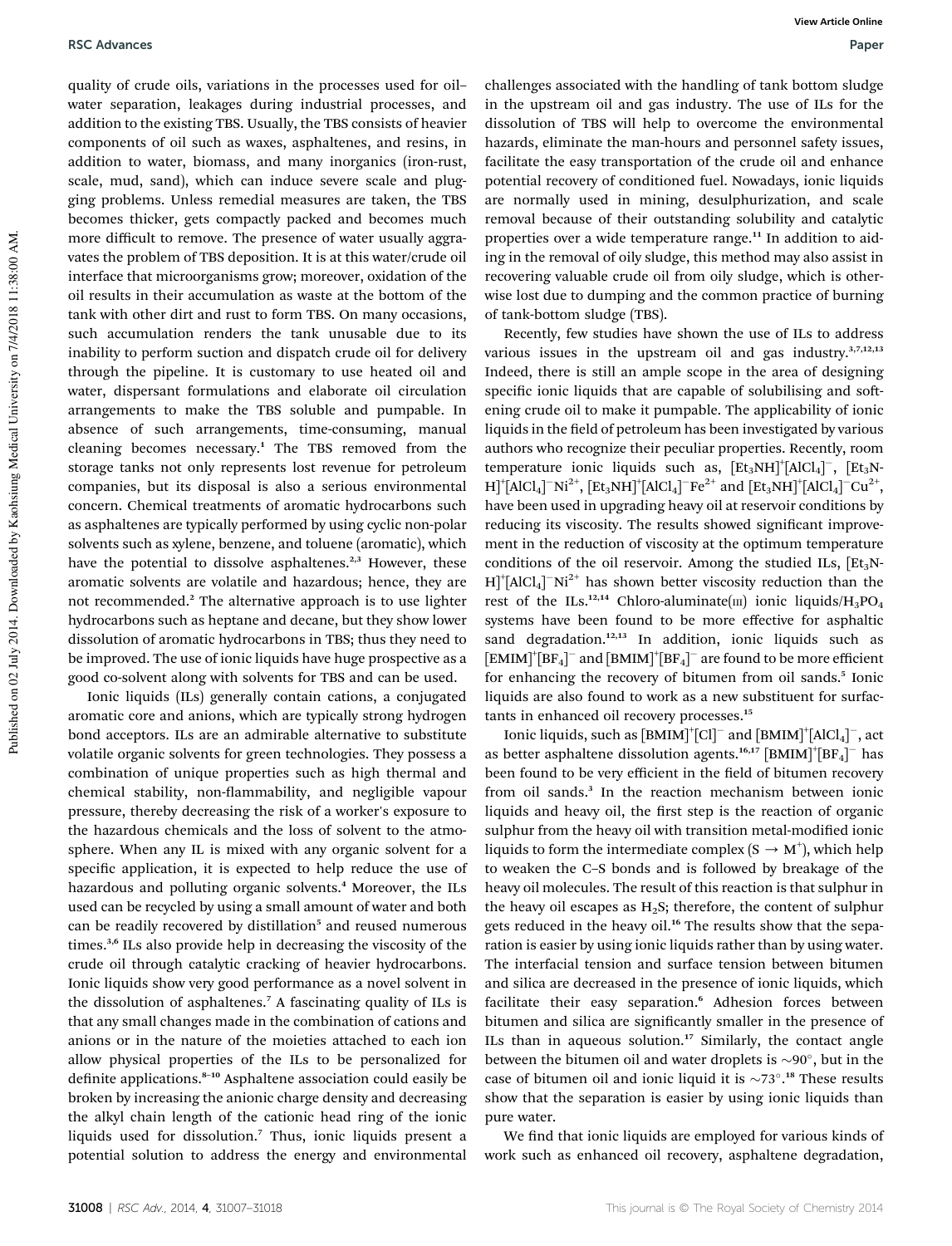bitumen recovery, and desulphurization. Surprisingly, none of the available literature to date addresses the problems associated with the petroleum sludge deposition at the bottom of the petroleum storage tank. This work presents the investigation of dissolution of tank-bottom sludge using nine ionic liquids with five different solvents. The ionic liquids used here are aromaticbased and have been synthesized as per the previous available literature. The choice of using aromatic ILs is due to the fact that the oil sludge being used in the present investigation contains more aromatics. The solvents used are from the classes of paraffinic, aliphatic-polar and aromatic solvents, namely, heptane, hexane and decane from the paraffinic group, ethyl acetate from the aliphatic-polar solvents and toluene from the aromatic solvent group.

### 2. Experimental section

#### 2.1. Materials

2.1.1 Tank-bottom sludge. For this study, TBS samples were acquired from Oil India Limited (OIL), Assam, India. TBS was found to be more solid and viscous as compared to conventional crude oil. The sample was free of dissolved gas. Saturates (S), aromatics (Ar), resins (R), and asphaltene (A) analysis of the TBS is summarized in Table 1.

2.1.2 Ionic liquids and solvents. The list of synthesized ILs is given in Table 2 along with their abbreviations. In the present work, nine ILs, namely,  $[\text{BMIM}]^{+}[\text{Cl}], [\text{BMIM}]^{+}[\text{PF}_6]^{-},$  $[\mathrm{BMIM}]^{+}[\mathrm{HSO_4}]^{-}, [\mathrm{BMIM}]^{+}[\mathrm{H_2PO_4}]^{-}, [\mathrm{BMIM}]^{+}[\mathrm{Br}]^{-}, [\mathrm{BMIM}]^{+}[\mathrm{BF_4}]^{-},$ 

| Table 1 SARA analysis report <sup>a</sup> |             |           |      |  |  |  |  |  |  |
|-------------------------------------------|-------------|-----------|------|--|--|--|--|--|--|
|                                           | Composition |           |      |  |  |  |  |  |  |
| No. of trials                             | S(%)        | Ar $(\%)$ |      |  |  |  |  |  |  |
| 1                                         | 25.3        | 63.4      | 11.3 |  |  |  |  |  |  |
| $\overline{2}$                            | 25.2        | 67.6      | 7.2  |  |  |  |  |  |  |
| 3                                         | 28.6        | 63.5      | 7.9  |  |  |  |  |  |  |

*a* S: saturates; Ar: aromatics; R: resins; A: asphaltenes.

|  | Table 2 List of synthesized ionic liquids |  |
|--|-------------------------------------------|--|
|--|-------------------------------------------|--|

 $[\text{HMM}]^{\text{+}}[\text{Br}]^{-}$ ,  $[\text{HMM}]^{\text{+}}[\text{HSO}_4]^{-}$ , and  $[\text{OMIM}]^{\text{+}}[\text{Cl}]^{-}$ , have been synthesized and purified according to the methods reported in literature<sup>19-24</sup> and have been confirmed by  ${}^{1}$ H nuclear magnetic resonance  $(^1H$  NMR). Prior to usage, all the ILs are dried under constant agitation at 353 K under vacuum (0.1 Pa) for a minimum of 48 h to reduce the water content and volatile compounds to negligible values. Table 3 gives the details of the starting materials used for the synthesis of ILs.

### 2.2 Experimental procedure

2.2.1 Standard solution. The stock standard solution containing 1000 ppm of TBS in pure solvent (50 mg of TBS in 50 mL of the corresponding solvent) is prepared without ILs and further dilutions are then made from it. As a first step in the investigation, standard solutions, *i.e.*, TBS with solvents at different concentrations (dilutions) are prepared and their absorbance is recorded using an ultraviolet (UV)-visible spectrophotometer at a fixed wavelength corresponding to the  $\lambda_{\text{max}}$ of the specific solvent being considered as given in Table 4. This is obtained by running a full spectrum scan of an unknown concentration solution containing TBS in the required solvent in the wavelength range of 190–900 nm. For absorbance studies relating to the standard solution of TBS in toluene, the 1000 ppm solution of TBS in the solvent is diluted to concentrations of 10 ppm to 100 ppm (in increments of 10 ppm). For the rest of the solvents (heptane, decane, ethyl acetate and hexane) the concentrations (with respect to TBS) of the solutions used are in the range of 10 ppm to 120 ppm (in increments of 10 ppm). Herein, the term concentration (in ppm) refers to the concentration of TBS in the solvent only and not of the ionic liquid. Absorbance is measured for all of the above concentrations and the corresponding calibration plots are discussed in Section 3.

2.2.2 Sample solution for different weight-ratios of TBS : ILs. Three different weight ratios of TBS to ILs are considered for sample solutions in the dissolution studies, *i.e.*, TBS : ILs = 1 : 1, 1 : 0.5, 1 : 0.1. For TBS : ILs = 1 : 1, a stock solution of 1000 ppm has been prepared by dissolving 50 mg of TBS and 50 mg of IL in 50 mL of the corresponding solvent. For

| Cation                  | Anion                                                                                                                                                                                                                          | Name                                                                                                                                                                                                                                                                                                                                                                       | Abbreviation                                                                                                                                                                                                                                       |
|-------------------------|--------------------------------------------------------------------------------------------------------------------------------------------------------------------------------------------------------------------------------|----------------------------------------------------------------------------------------------------------------------------------------------------------------------------------------------------------------------------------------------------------------------------------------------------------------------------------------------------------------------------|----------------------------------------------------------------------------------------------------------------------------------------------------------------------------------------------------------------------------------------------------|
| $C_4H_9$<br>$C_6H_{13}$ | $Cl^{\odot}$<br>$Br^{\odot}$<br>$\text{BF}_4$ <sup><math>\odot</math></sup><br>$H_2PO_4$ <sup><math>\odot</math></sup><br>HSO <sub>4</sub><br>$\mathrm{PF}_6$ <sup><math>\odot</math></sup><br>$Br^{\odot}$<br>$HSO_4^{\odot}$ | 1-Butyl-3-methylimidazolium chloride<br>l-Butyl-3-methylimidazolium bromide<br>l-Butyl-3-methylimidazolium tetrafluoroborate<br>l-Butyl-3-methylimidazolium dihydrogen phosphate<br>1-Butyl-3-methylimidazolium hydrogen sulfate<br>1-Butyl-3-methylimidazolium hexafluorophosphate<br>l-Hexyl-3-methylimidazolium bromide<br>l-Hexyl-3-methylimidazolium hydrogen sulfate | $[BMIM]^{\dagger}[Cl]^{-}$<br>$[BMIM]^+[Br]^-$<br>$[BMIM]^{\dagger}[BF_4]^{-}$<br>$[BMIM]^+ [H_2PO_4]^-$<br>$[BMIM]^+ [HSO_4]^-$<br>$\textsf{[BMIM]}^+\textsf{[PF}_6]^-$<br>$[{\rm H}{\rm M}{\rm I}{\rm M}]^+ [{\rm Br}]^-$<br>$[HMIM]^+[HSO_4]^-$ |
| $C_8H_{17}$             | $Cl^{\odot}$                                                                                                                                                                                                                   | 1-Octyl-3-methylimidazolium chloride                                                                                                                                                                                                                                                                                                                                       | $[OMIM]^{\dagger}[Cl]^{\dagger}$                                                                                                                                                                                                                   |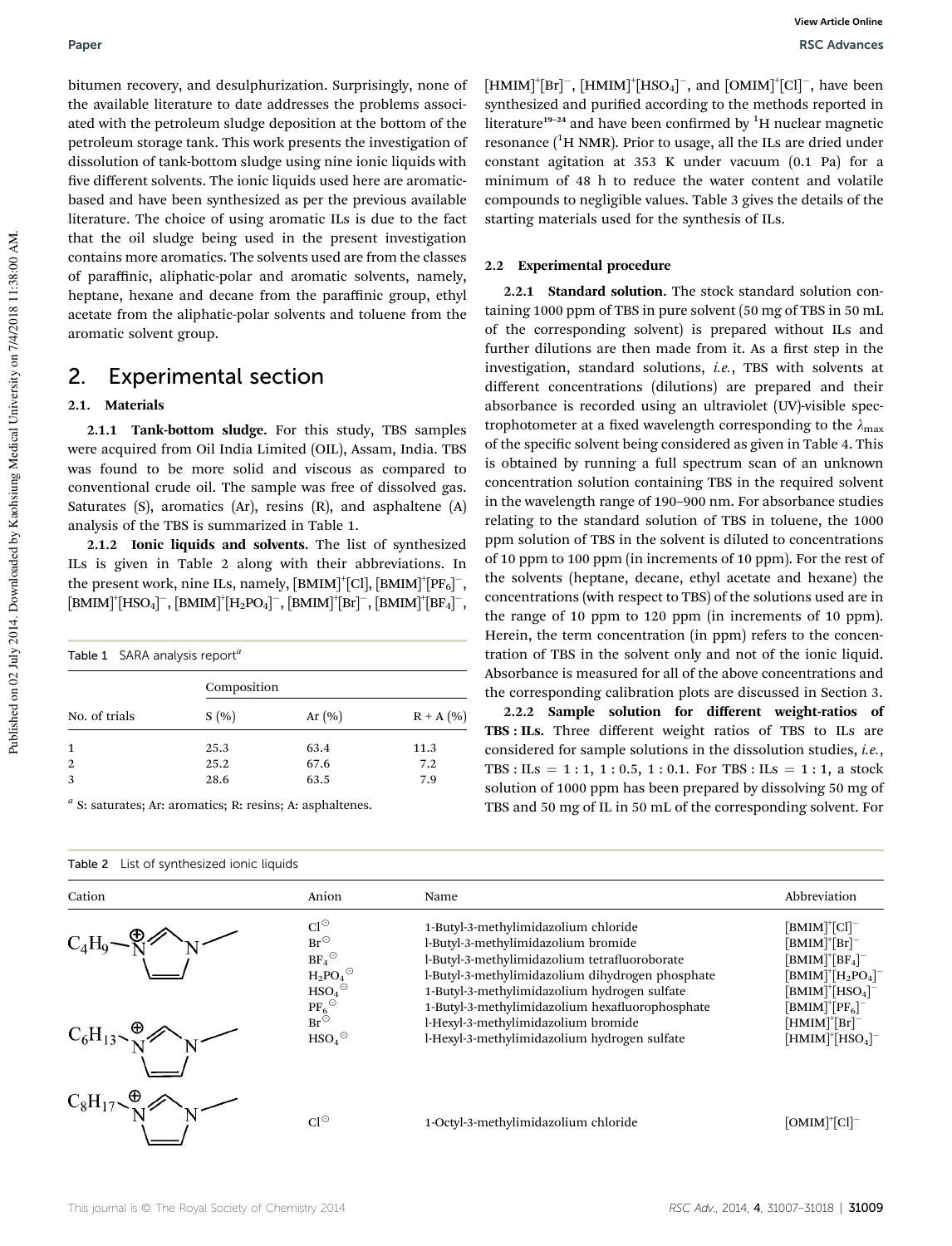Table 3 List of chemicals used for the present investigation

| S. no.         | Chemical name                    | CAS no.    | Source            | Purity $(\% )$ |
|----------------|----------------------------------|------------|-------------------|----------------|
| $\mathbf{1}$   | 1-Bromo butane                   | 109-65-9   | Spectrochem       | 98%            |
| 2              | 1-Bromo hexane                   | 111-25-1   | Spectrochem       | 98%            |
| 3              | Calcium hydride                  | 7789-78-8  | Spectrochem       | 97%            |
| $\overline{4}$ | 1-Chloro butane                  | 109-69-3   | Spectrochem       | 99%            |
| 5              | 1-Chloro octane                  | 111-85-3   | Sigma Aldrich     | 99%            |
| 6              | Dichloromethane                  | 75-09-2    | Rankem            | 99%            |
| 7              | 1-Methyl imidazole               | 616-47-7   | Spectrochem       | 99%            |
| 8              | o-Phosphoric acid                | 7664-38-2  | Merck             | 85%            |
| 9              | Potassium bromide                | 7758-02-3  | S D Fine-Chem Ltd | 99%            |
| 10             | Potassium<br>hexafluorophosphate | 17084-13-8 | Sigma Aldrich     | 98%            |
| 11             | Sulphuric acid                   | 7664-93-9  | Merck             | 98%            |
| 12             | Tetrafluoroboric acid            | 16872-11-0 | Spectrochem       | 45%            |

Table 4  $\lambda_{\text{max}}$  of the TBS in various solvents

| S. no.         | Solvents      | CAS no.        | Source  | Purity | $\lambda_{\max}$ (nm) |
|----------------|---------------|----------------|---------|--------|-----------------------|
|                |               |                |         |        |                       |
| 1              | Toluene       | 108-88-3       | Merck   | 99%    | 288                   |
| 2              | Heptane       | $142 - 82 - 5$ | Merck   | 99%    | 226                   |
| 3              | Decane        | 124-18-5       | Aldrich | 95%    | 227                   |
| $\overline{4}$ | Ethyl acetate | 141-78-6       | Rankem  | 99%    | 257                   |
| 5              | Hexane        | $110 - 54 - 3$ | Merck   | 99%    | 229                   |
|                |               |                |         |        |                       |

 $13$ C-NMR from that portion. Then, the remaining left-over solid is used for recording the FT-IR spectra by grinding it with potassium bromide (KBr). Similarly, the dissolved portion of TBS is collected and the solvent is evaporated by a rotavapor. The left-over portion of the sample is collected for analysis by FT-IR and <sup>13</sup>C-NMR. By using water, ionic liquids used in the

TBS :  $ILs = 1$  : 0.5 and 1 : 0.1, a similar procedure as described above has been followed. The concentrations considered in this work (*i.e.*, 10, 30, 50, and 70 ppm) are made by dilution from the stock solution, except in case of toluene where only three concentrations of 30, 50 and 70 ppm (concentration of TBS in toluene) are considered. As mentioned above, three different weight ratios of TBS to ILs  $(i.e.,$  TBS : ILs = 1 : 1, 1 : 0.5 and 1 : 0.1) has been studied for all nine ILs considered in this work. Furthermore, for each ratio of TBS to ILs four different concentrations (*i.e.*, 10, 30, 50, and 70 ppm) have been prepared in five different solvents (*i.e.*, toluene, heptane, decane, ethyl acetate and hexane). Thus, a total of 513 sample solutions are prepared for this work, and each of them has been prepared thrice from their respective stock solution for three trial studies. The absorbance values for all of the sample solutions are recorded compared with their respective standard solution and used for TBS dissolution calculations. The schematic of the experimental procedure followed is shown in Fig. 1(a) and (b). It should be noted that only the soluble part (filtrate) is taken for UV-visible analysis, and the standard and sample solutions for this study have been freshly prepared; moreover, their absorbance are recorded on the same day within approximately two hours of solution preparation.

2.2.3 Preparation of sample for FT-IR and <sup>13</sup>C-NMR. Samples for Fourier transform-infrared spectroscopy (FT-IR) and  $^{13}$ C-nuclear magnetic resonance  $(^{13}$ C-NMR) are prepared by evaporating the solvent from the bottom sediments (obtained from the solutions containing a 1 : 1 ratio of TBS : ILs) left over after sample preparation for UV spectra, and then collecting the dried portion. Note that very little amount of solid is obtained, and a small amount is used for recording the



Fig. 1 (a): Flowchart for the experimental procedure followed for the present investigation of dissolution of tank-bottom sludge (TBS). Fig. 1(b): Schematic for the experimental procedure involving the dissolution of tank-bottom petroleum sludge.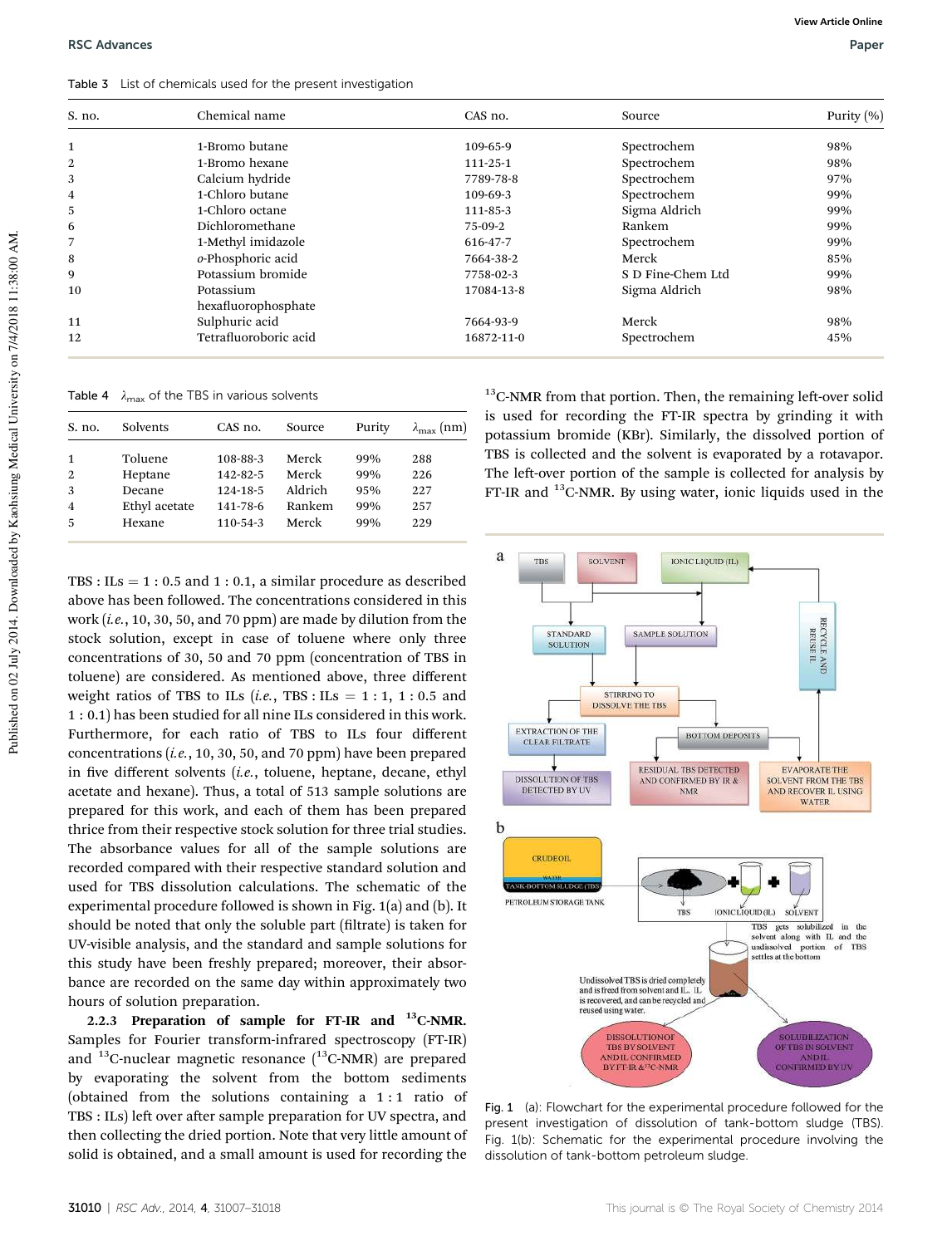sample solutions are recovered and can be recycled and reused. The same procedure is followed for all five of the solvents considered in this study.

#### 2.3 Analytical methods

The water content is measured by an Analab (Micro Aqua Cal100, India) Karl Fischer Titrator using Karl Fischer reagent from Merck. The calibration is performed with distilled water (by weight) with an average titre factor of 5.356. This instrument can detect water content from less than 10 ppm to 100% by conductometric titration with a dual platinum electrode. The purities of the synthesized ionic liquids were determined using  $1$ <sup>1</sup>H-NMR. <sup>1</sup>H and <sup>13</sup>C-NMR with a Bruker Avance 500 MHz spectrometer (made in Switzerland) using deuterated DMSO and CDCl3, respectively, as solvents. The standard absorbance values of TBS in the presence of the solvents and ILs are recorded using a UV-visible spectrophotometer (JASCO V-650, Japan; accuracy  $=$  $\pm$ 0.2 nm; wavelength range = 190–900 nm) at a fixed wavelength corresponding to the  $\lambda_{\text{max}}$ . FT-IR spectra are recorded on an FT-IR spectrophotometer (JASCO FT-IR-4100, Japan). The device has a maximum resolution of  $0.9 \text{ cm}^{-1}$  and has a signal-to-noise ratio of  $22\,000$ : 1. <sup>13</sup>C-NMR is performed as formerly described, $25$  except that we employ  $13$ C-NMR for investigating the dissolution of TBS in the presence of solvent and ILs.

### 3. Results and discussion

This section discuss the quantification of the solubility of TBS without ILs (standard solutions), followed by the studies of the sample solutions containing TBS in solutions of various solvents and ILs. UV-visible spectrophotometry was used,

followed by hold-time studies, to understand the effect of ILs on the dissolution of TBS with time. Detailed results of the FT-IR and <sup>13</sup>C-NMR analyses confirm the results obtained.

#### 3.1 Solubility studies of TBS without ILs

The solubility studies of the standard solutions (TBS in various solvents) are carried out by measuring their absorbances using a JASCO UV-visible spectrophotometer at the particular wavelength corresponding to the  $\lambda_{\text{max}}$  of the respective solvent (as in Table 4). Fig. 2(a–e) shows the plot of the absorbances of the standard solutions against the concentration (in ppm) of TBS in solvents such as toluene, heptane, decane, ethyl acetate and hexane, respectively. These plots are fitted with linear regression analysis and have a regression coefficient  $(R^2)$  greater than 0.99. The values of  $R^2$  obtained for the various standard solutions of TBS in toluene, heptane, decane, ethyl acetate and hexane are 0.9980, 0.9982, 0.9993, 0.9997 and 0.9995, respectively.

#### 3.2 Solubility studies of TBS with ILs

The solubility studies of the sample solutions with nine ionic liquids, five solvents and with three different weight ratios of TBS : ILs were performed by measuring their absorbances at the particular wavelength corresponding to the  $\lambda_{\text{max}}$  of the respective solvent (as in Table 4). All the values corresponding to the absorbance runs are consistent between three trials within  $\pm 0.001$  and the averages of each set of three trials are considered for further calculations and plots. The absorbances of the sample solutions are compared with the respective concentrations of the standard solutions and the increase in the percentage solubility relative to the standard solution (with absorbance values of the standard solutions as base references)



Fig. 2 Standard calibration curve (Linear fit) – UV absorption for the TBS in different solvents such as (a) toluene, (b) heptane, (c) decane, (d) ethyl acetate and (e) hexane at different concentrations (ppm).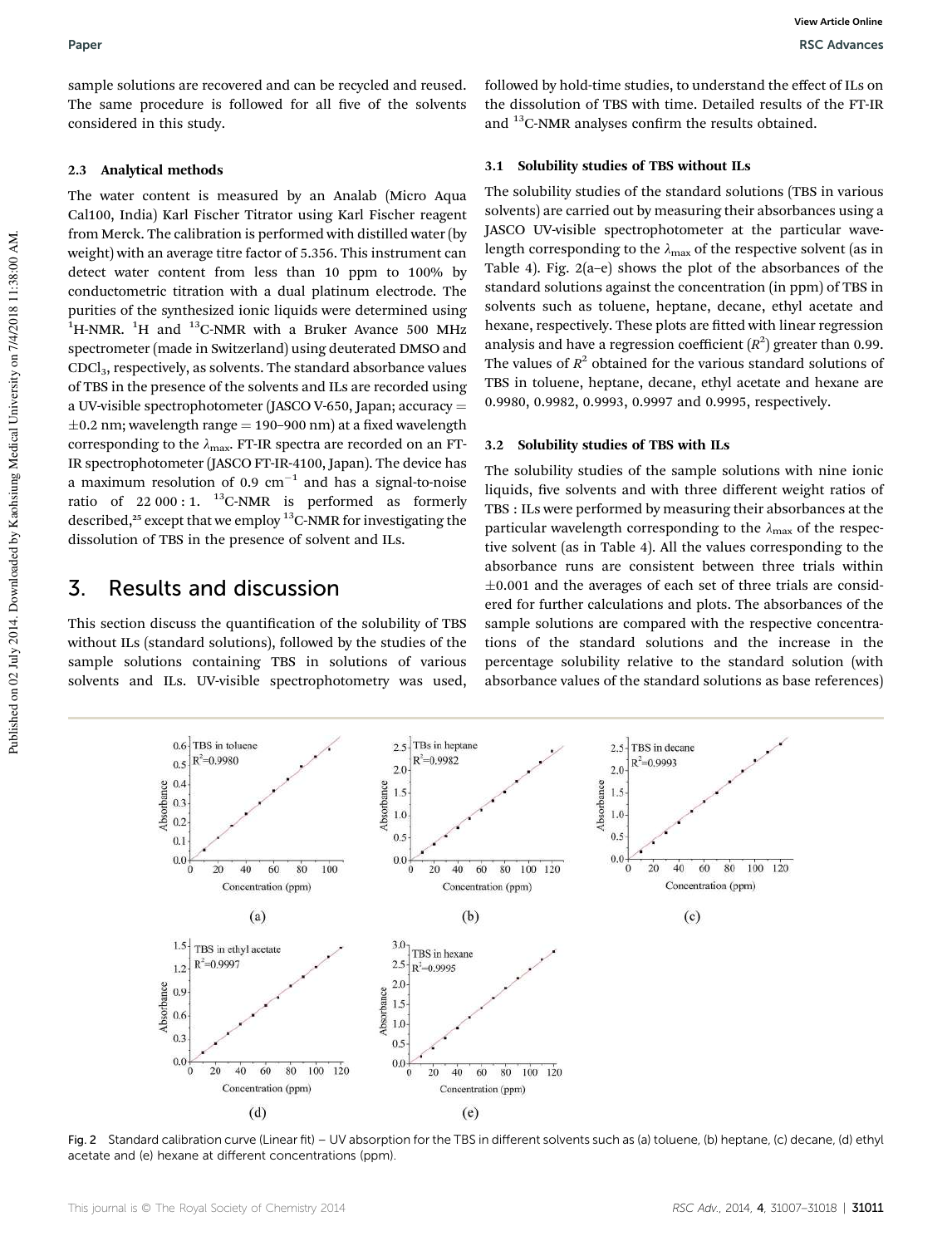are plotted. Fig. 3 shows the UV absorption of the sample solution in comparison with the standard solution prepared in heptane with TBS : ILs = 1 : 1. In Fig. 3, (a)–(i) show the effect of ILs  $[\text{BMM}]^+[\text{Cl}]^-$ ,  $[\text{BMM}]^+[\text{PF}_6]^-$ ,  $[\text{BMM}]^+[\text{HSO}_4]^-$ ,  $\text{[BMIM]}^{+}\text{[H}_{2}\text{PO}_{4}\text{]}^{-}, \text{[BMIM]}^{+}\text{[Br]}^{-}, \text{[BMIM]}^{+}\text{[BF}_{4}\text{]}^{-}, \text{[HMM]}^{+}\text{[Br]}^{-},$  $[HMM]^+[HSO_4]^-$  and  $[OMIM]^+[Cl]^-,$  respectively. Similar observations are made for all other solvents and provided as ESI in Fig. S1–S4.† The percentage increase in solubility  $(\pm 0.1\%)$ *versus* the concentration in ppm and the varying proportions of TBS : ILs is represented as bar diagrams in Fig. 4–8, each showing the performance of various ionic liquids. In this investigation, it is observed that the dissolution of TBS in toluene is more efficient in the range from 25% to 66% using ILs, in which  $[BMIM]^{\dagger}[PF_6]$ <sup>-</sup> is found to cause the maximum dissolution of TBS and the minimum efficiency of less than 20% is shown by the IL  $[\text{BMIM}]^{\dagger}[\text{Br}]^{\dagger}$ . In contrast to their behavior in toluene, it is surprising that the ILs, such as  $[**BMIM**]<sup>+</sup>[**Br**]<sup>-</sup>$  and  $[HMIN]^+ [Br]^-$  with  $Br^-$  as the anion, exhibit very good performance in heptane.

Likewise, in the case of heptane and decane,  $[H M I M]$ <sup>+</sup> $[Br]$ <sup>-</sup> and  $\text{[BMIM]}^{+}[\text{H}_2\text{PO}_4]^{-}$ , respectively, show an efficiency to the

maximum limits of 66% and 38%. In the case of ethyl acetate, the dissolution of TBS is increased by the usage of either  $[{\rm BMIM}]^{\dagger} [{\rm H}_{2}{\rm PO}_{4}]^{-}$  or  $[{\rm BMIM}]^{\dagger} [{\rm Br}]^{-}$  to the maximum limits of 18% or 19%, respectively. Similar to toluene,  $[\text{BMM}]^{\dagger} [\text{PF}_6]^$ shows the maximum dissolution of TBS up to the limit of 68% in hexane. In the case of hexane, it should be noted that the efficiency of the dissolution of TBS decreases with an increase in the concentration of TBS in hexane in all three weight ratios of TBS : ILs used.

In general, with respect to the different weight ratios of TBS : ILs, a meagre 10% of IL content is sufficient to cause successful dissolution of TBS in various solvents. From Fig. 9, which shows the comparison of solvents in the presence of ILs, it can be concluded that toluene and heptane show the highest efficiency in the dissolution of TBS. From the present investigation, with respect to enhanced dissolution of TBS using ionic liquids, it can been seen that, in toluene, ILs that have the same cation but different anions show decreasing solubility for TBS as follows:  $[PF_6]^- > [H_2PO_4]^- > [Cl]^- > [HSO_4]^- > [BF_4]^- > [Br]^-;$ however, in heptane, they show decreasing solubility as follows:  $[\text{Br}]^- > [\text{Cl}]^- > [\text{HSO}_4]^- > [\text{BF}_4]^- > [\text{PF}_6]^- > [\text{H}_2\text{PO}_4]^-$ . Similarly,



Fig. 3 UV absorption showing the effect of ionic liquids on TBS in heptane (TBS: ILs = 1:1). (a) Effect of [BMIM]<sup>+</sup>[Cl]<sup>-</sup>, (b) Effect of [BMIM]<sup>+</sup>[Br]<sup>-</sup>, (c) Effect of [BMIM]<sup>+</sup>[BF<sub>4</sub>]<sup>-</sup>, (d) Effect of [BMIM]<sup>+</sup>[H<sub>2</sub>PO<sub>4</sub>]<sup>-</sup>, (e) Effect of [BMIM]<sup>+</sup>[HSO<sub>4</sub>]<sup>-</sup>, (f) Effect of [BMIM]<sup>+</sup>[PF<sub>6</sub>]<sup>-</sup>, (g) Effect of [HMIM]<sup>+</sup>[Br]<sup>-</sup>, (h) Effect of  $[HMIM]^+[HSO_4]^-$ , (i) Effect of  $[OMIM]^+[Cl]^-$ .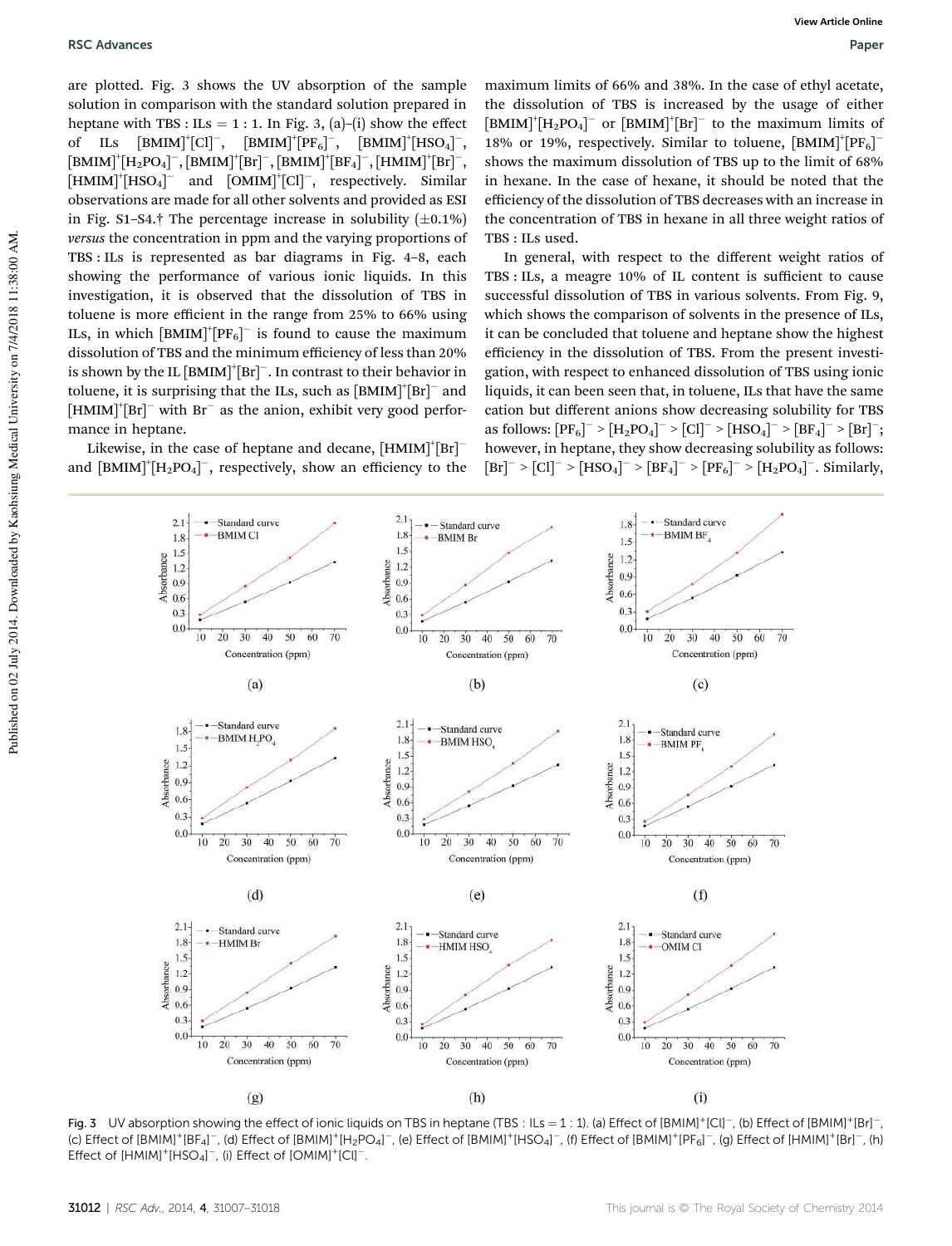

 $\blacksquare$  [BMIM]<sup>+</sup>[CI]<sup>+</sup>;  $\blacksquare$  [BMIM]<sup>+</sup>[Br]<sup>+</sup>;  $\blacksquare$  [BMIM]<sup>+</sup>[BF<sub>4</sub>]<sup>+</sup>;  $\blacksquare$  [BMIM]<sup>+</sup>[H<sub>2</sub>PO<sub>4</sub>]<sup>+</sup>;  $\blacksquare$  [BMIM]<sup>+</sup>[HSO<sub>4</sub>]<sup>+</sup>;  $\blacksquare$  $[\text{BMIM}]^\text{*} [\text{PF}_6]; \blacksquare [\text{HMIM}]^\text{*} [\text{Br}] ; \blacksquare [\text{HMIM}]^\text{*} [\text{HSO}_4] ; \blacksquare [\text{OMIM}]^\text{*} [\text{Cl}]$ 

Fig. 4 Comparison of the efficiency of the said ILs in terms of increase in solubility of TBS in toluene for solutions containing varying ratio of TBS:ILs at three different concentrations (concentration (in ppm) of

TBS in toluene). Base line of 0 % solubility is for standard solution.



 $\blacksquare [\text{BMIM}]^*[\text{Cl}]; \blacksquare [\text{BMIM}]^*[\text{Br}]; \blacksquare [\text{BMIM}]^*[\text{BF}_4]; \blacksquare [\text{BMIM}]^*[\text{H}_2\text{PO}_4]; \blacksquare [\text{BMIM}]^*[\text{HSO}_4]; \blacksquare [\text{CH}_2\text{CO}_4]; \blacksquare [\text{CH}_2\text{CO}_4]; \blacksquare [\text{CH}_2\text{CO}_4]; \blacksquare [\text{CH}_2\text{CO}_4]; \blacksquare [\text{CH}_2\text{CO}_4]; \blacksquare [\text{CH}_2\text{CO}_4]; \blacksquare [\text{CH}_2\text{CO}_4]; \$  $[\text{BMIM}]^{*} [\text{PF}_{6}]^{*}; \blacksquare [\text{HMIM}]^{*} [\text{Br}]^{*}; \blacksquare [\text{HMIM}]^{*} [\text{HSO}_{4}]^{*}; \blacksquare [\text{OMIM}]^{*} [\text{Cl}]$ 

Fig. 5 Comparison of the efficiency of the ILs in terms of increase in solubility of TBS in heptane for solutions containing varying ratio of TBS:ILs at three different concentrations (concentration (in ppm) of TBS in heptane). Base line of 0 % solubility is for standard solution.



 $[\operatorname{BMIM}]^\ast[\operatorname{PF}_6];\blacksquare[\operatorname{HMIM}]^\ast[\operatorname{Br}];\blacksquare[\operatorname{HMIM}]^\ast[\operatorname{HSO}_4];\blacksquare[\operatorname{OMIM}]^\ast[\operatorname{Cl}]$ 

Fig. 6 Comparison of the efficiency of the said ILs in terms of increase in solubility of TBS in decane for solutions containing varying ratio of TBS:ILs at three different concentrations (concentration (in ppm) of TBS in decane). Base line of 0 % solubility is for standard solution.

the ionic liquids that have the same anion but different cations show the solubility order as  $\text{[BMIM]}^+ > \text{[HMIM]}^+ > \text{[OMIM]}^+$  in all of the solvents considered, and may vary slightly but follow a similar trend.

We also present *a few* of the full scan spectra of TBS in heptane and toluene, both in the absence and presence of the IL  $[\text{BMM}]^{\dagger}[\text{PF}_6]^-$  at different concentrations as given below, and this is included in Fig. S5 of the ESI.† From Fig. S5(i) and (ii),† it



 $\blacksquare[\text{BMM}][\text{Cl}];\blacksquare[\text{BMM}][\text{Br}];\blacksquare[\text{BMM}][\text{BF}_4];\blacksquare[\text{BMM}][\text{H}_2\text{PO}_4];\blacksquare[\text{BMM}][\text{HSO}_4];\blacksquare$ 

 $[\text{BMM}]^\ast[\text{PF}_6]^\ast; \blacksquare [\text{HMM}]^\ast[\text{Br}]^\ast; \blacksquare [\text{HMM}]^\ast[\text{HSO}_4]^\ast; \blacksquare [\text{OMIM}]^\ast[\text{Cl}]^\ast$ 

Fig. 7 Comparison of the efficiency of the said ILs interms of increase in solubility of TBS in ethyl acetate for solutions containing varying ratio of TBS:ILs at three different concentrations (concentration (in ppm) of TBS in ethyl acetate). Base line of 0 % solubility is for standard solution.



 $\blacksquare$  [BMIM]<sup>+</sup>[CI];  $\blacksquare$  [BMIM]<sup>+</sup>[Br];  $\blacksquare$  [BMIM]<sup>+</sup>[H<sub>2</sub>PO<sub>4</sub>];  $\blacksquare$  [BMIM]<sup>+</sup>[HSO<sub>4</sub>];  $\blacksquare$  $[\text{BMIM}]^{\dagger}[\text{PF}_6]; \blacksquare [\text{HMIM}]^{\dagger}[\text{Br}]; \blacksquare [\text{HMIM}]^{\dagger}[\text{HSO}_4]; \blacksquare [\text{OMIM}]^{\dagger}[\text{Cl}]$ 

Fig. 8 Comparison of the efficiency of the said ILs in terms of increase in solubility of TBS in hexane for solutions containing varying ratio of TBS:ILs at three different concentrations (concentration (in ppm) of TBS in hexane). Base line of 0 % solubility is for standard solution.



 $[\text{BMM}]^\text{*} [\text{PF}_6]^\text{*}; \blacksquare [\text{HMM}]^\text{*} [\text{Br}]^\text{*}; \blacksquare [\text{HMM}]^\text{*} [\text{HSO}_4]^\text{*}; \blacksquare [\text{OMIM}]^\text{*} [\text{Cl}]$ 

Fig. 9 Comparison of the efficiency of all the said ILs in terms of increase in solubility of TBS in all of the mentioned solvents involved in the present investigation containing varying ratio of 1:1 (TBS:ILs) at three different concentrations. Base line of 0 % solubility is for standard solution.

is evident that there is significant improvement in the absorbance value of TBS in a given solvent (heptane or toluene) as a result of the addition of the IL as compared to TBS in neat solvent alone. This is because of the fact that ILs do not dissolve in the solvent, which is evident as there is no peak that corresponds to the added IL.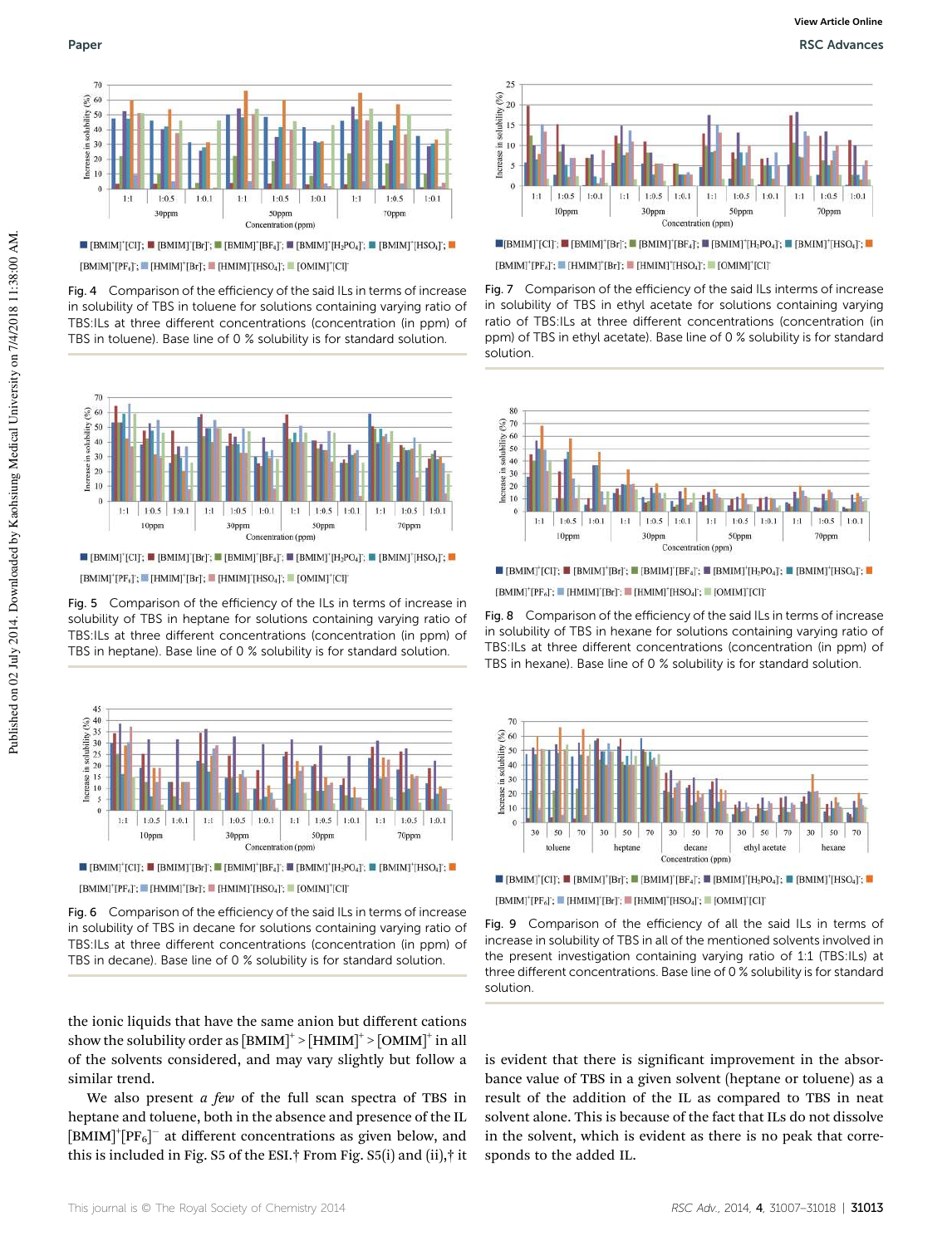#### 3.3 Hold-time study

A hold-time study helps with the understanding of the trend of degradation/dissolution of TBS in any solvent with or without ILs. Hold-time study data of TBS in a solvent with and without ILs will provide knowledge of the maximum allowable time that is suitable to hold the mixture (either TBS with solvent alone or with the addition of ILs) inside the storage tank before progressing to the next stage. In other words, a hold-time study allows for the time required for maximum and efficient dissolution of TBS in the solvent with or without ILs to be determined. This knowledge could further be applied for practical applications on a large-scale in oil and gas industries, considering the fact that these industries typically require more than a month of manual cleaning to render the petroleum storage tank free from sludge.

The hold-time study is carried out for a sample case for the dissolution of TBS in heptane with and without ILs using the UV-visible spectrophotometric technique. The absorbance values are given in Table 5. The results obtained for the sample solutions are convincingly and significantly better as compared with the standard solutions. Fig. 10 and 13 represent the hold-time study for the different concentrations of the standard and sample solutions of heptane respectively, for days 1, 2, 4, 10 and 30. From Fig. 10 and 11, the increase in the dissolution of TBS is observed to be in the range of 11– 16% and 66–154% for the standard (TBS in heptane without ILs) and sample solutions (TBS in heptane with the addition of various ILs), respectively. The above increase in percentage is calculated by considering the absorbance of the respective concentration of standard solutions as the base reference.

#### 3.4 FT-IR Spectral analysis

Fig. 12(a–e) shows the FT-IR spectral analysis for the crude TBS and the TBS treated with solvents and ionic liquids. The solvents used are toluene, heptane, decane, ethyl acetate and hexane in Fig. 12(a) to (e), respectively. The results are consistent with the results from UV studies. For the FT-IR study for TBS with different solvents, the ILs used are those that dissolve a higher percent of the TBS with an accuracy of  $\pm$  0.1. Similarly, spectra of the soluble parts of TBS in heptane in the absence and presence of  $[HMIN]$ <sup>+</sup> $[Br]$ <sup>-</sup> are shown in Fig. 12(f). The results indicate that the soluble parts of the TBS (filtrate) show more purity as compared to the TBS residue. For both the crude



Fig. 10 Representation of the hold-time study for the standard solution (TBS in heptane) at different concentrations.

TBS and the treated TBS (residue TBS), mineral bands (predominantly clay and sand) around 1100  $\text{cm}^{-1}$ , 800  $\text{cm}^{-1}$ and  $500 \text{ cm}^1$  absorb very strongly in the infrared region. The absorption modes seen around  $1450 \text{ cm}^{-1}$  correspond to C-H bending frequency, the peak at 2950  $cm^{-1}$  corresponds to C-H stretching frequency and the peak around  $3500 \text{ cm}^{-1}$  corresponds to  $O-H/H<sub>2</sub>O$ . The highest absorbance is noted between  $2900$  and 3000  $\text{cm}^{-1}$ , where the methylene groups (e.g., alkanes) corresponding to the crude oil in TBS appear. For the TBS (residue TBS) treated with different solvents such as toluene, heptane, decane, ethyl acetate and hexane, a significant reduction in the intensity of the peaks is observed. The decrease in the intensity of the peaks, which shows the proportion of crude oil present in the TBS, is considerable and is more pronounced in the case of the TBS treated with both solvent and ionic liquid than with the solvent alone. In the spectrum of the crude TBS, intense bands can be noticed as a sharp doublet near 1010  $\text{cm}^{-1}$ , which are due to kaolinite (a clay mineral), and these modes are superimposed over absorbances due to other clays.<sup>26,27</sup> A characteristic doublet near 800  $\text{cm}^{-1}$  corresponds to the silicates.

#### $3.5$  <sup>13</sup>C-NMR spectral analysis

In Fig. 13, (a) shows the  $^{13}$ C NMR spectrum of the crude TBS, (b) shows the  $^{13}$ C NMR spectrum of the TBS bottom sediments treated with solvent and  $(c)$  shows the  $^{13}$ C NMR spectrum of TBS in solvent with ILs. The solvent and IL considered for this analysis is TBS in heptane with  $[H M I M]$ <sup>+</sup> $[Br]$ <sup>-</sup>, based on the increased solubility observed for this combination in the UV

Table 5 Absorbance of the standard solutions of TBS in heptane at various concentrations taken on day 1, day 2, day 4, day 10 and day 30 of the sample preparation

| Days<br>Std. Concn | Absorbance |        |          |          |          |        |        |        |        |           |           |           |
|--------------------|------------|--------|----------|----------|----------|--------|--------|--------|--------|-----------|-----------|-----------|
|                    | $10$ ppm   | 20 ppm | $30$ ppm | $40$ ppm | $50$ ppm | 60 ppm | 70 ppm | 80 ppm | 90 ppm | $100$ ppm | $110$ ppm | $120$ ppm |
|                    | 0.18       | 0.37   | 0.54     | 0.72     | 0.93     | 1.12   | 1.33   | 1.53   | 1.76   | 1.97      | 2.19      | 2.43      |
| $\overline{2}$     | 0.19       | 0.37   | 0.55     | 0.73     | 0.94     | 1.24   | 1.51   | 1.66   | 1.79   | 2.09      | 2.31      | 2.55      |
| $\overline{4}$     | 0.19       | 0.37   | 0.55     | 0.74     | 0.95     | 1.25   | 1.51   | 1.69   | 1.81   | 2.18      | 2.45      | 2.67      |
| 10                 | 0.20       | 0.38   | 0.56     | 0.74     | 0.99     | 1.27   | 1.51   | 1.70   | 1.92   | 2.20      | 2.46      | 2.69      |
| 30                 | 0.21       | 0.42   | 0.62     | 0.82     | 1.06     | 1.28   | 1.52   | 1.74   | 2.01   | 2.24      | 2.48      | 2.70      |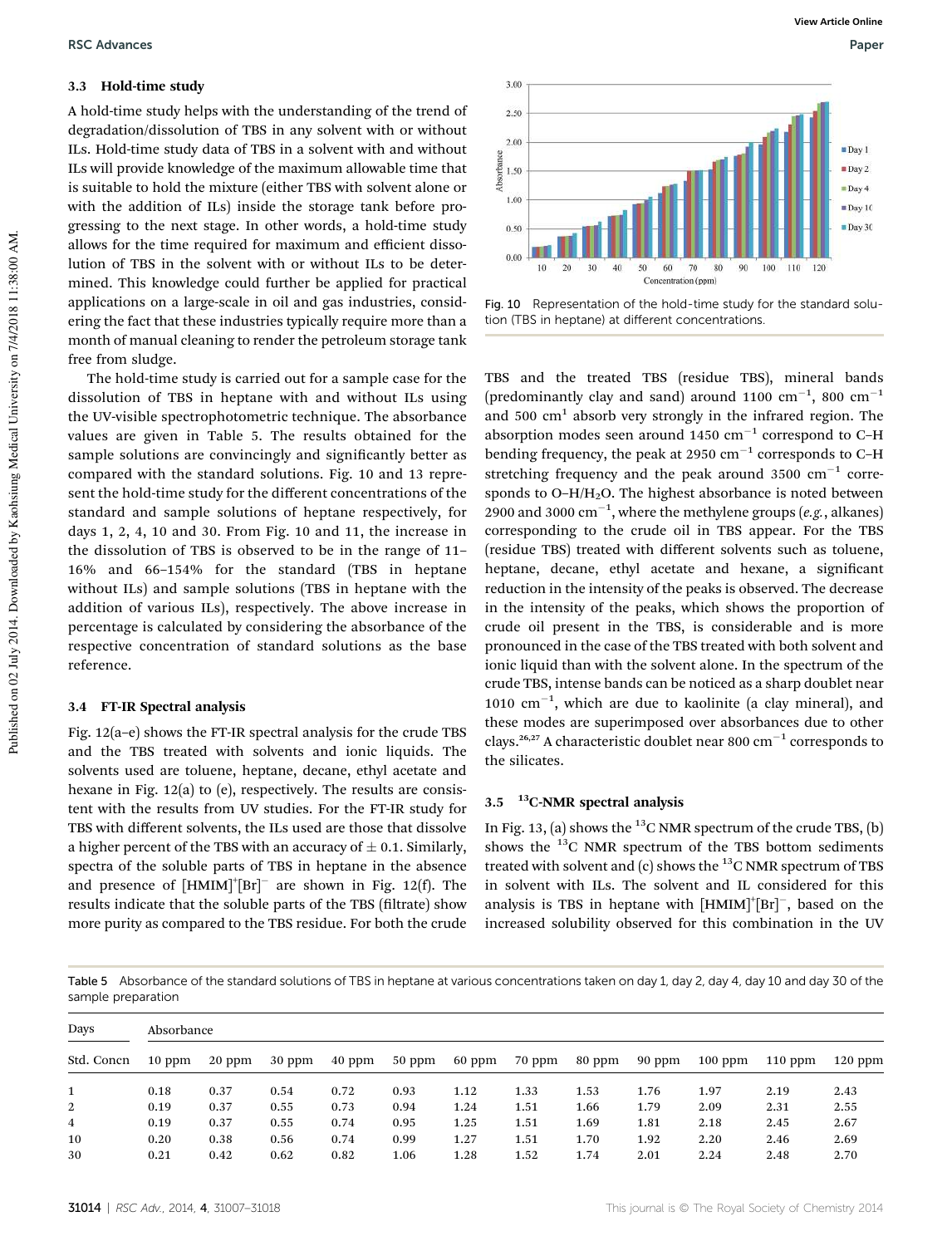

Fig. 11 Representation of the day- hold study for the sample solution (TBS in heptane with Ils) at different concentrations.



Fig. 12 FT-IR spectra of the crude TBS, solvent treated TBS and TBS treated with solvent along with the best ionic liquid, which gave the highest Percentage increase in solubility. (a) TBS, TBS + Toluene (residue TBS) and TBS + Toluene + [BMIM]<sup>+</sup>[PF<sub>6</sub>]<sup>-</sup> (residue TBS); (b) TBS, TBS + Heptane (residue TBS) and TBS + Heptane + [HMIM]<sup>+</sup>[Br]<sup>-</sup> (residue TBS); (c) TBS, TBS + Decane (residue TBS) and TBS + Decane + [BMIM]<sup>+</sup> [H<sub>2</sub>PO<sub>4</sub>]<sup>-</sup> (residue TBS); (d) TBS, TBS + EtOAc (residue TBS) and TBS + [BMIM]<sup>+</sup> [H<sub>2</sub>PO<sub>4</sub>]<sup>-</sup> (residue TBS); (e) TBS, TBS + Hexane (residue TBS) and TBS + Hexane + [BMIM]<sup>+</sup> [PF<sub>6</sub>]<sup>-</sup> (residue TBS); (f) TBS, TBS + Heptane (residue TBS), TBS + Heptane + [HMIM]<sup>+</sup>[Br]<sup>-</sup> (residue TBS), TBS + Heptane + [HMIM]<sup>+</sup> [Br] (dissolved TBS).

and FT-IR studies. In the case of crude TBS, there are numerous peaks in the region between 10 and 55 ppm, which corresponds to the presence of aliphatic methyl and methylene carbon atoms. These peaks get diminished in the case of heptane treated TBS and nearly vanish in the spectrum for the heptane treated TBS with ILs. Similar to the FT-IR results, these  $^{13}$ C-NMR results are consistent with the results discussed earlier.

In Fig. 13(a), a peak around 170 ppm is present for the crude TBS, which is an indication of a  $\geq$ C=O group present in the TBS. The peaks in the region of 120–140 ppm indicate the presence of aromatics in the crude TBS. It is observed from Fig. 13(b) that these peaks do not completely vanish, indicating that there is oily sludge still present in the sample. In Fig. 13(c), the peaks due to the aromatics disappear, which signifies the absence of oily sludge after the treatment of TBS with heptane and the IL  $[{\rm H}{\rm M}{\rm I}{\rm M}]^{+}[{\rm Br}]^{-}$ . Fig. 13(d) and (e) show the  $^{13}$ C-NMR

spectra of the soluble parts of TBS in heptane in the absence and presence of [HMIM]<sup>+</sup>[Br]<sup>-</sup>, respectively. The results indicate that the soluble parts of the TBS (filtrate) show more purity as compared to the TBS residue. This indicates that the addition of ILs helps in the removal of impurities from the crude oily sludge sample.

The reason for the efficient dissolution of TBS in solvents containing aromatic ILs could be due to the fact that there is an interaction between the cationic part of the ILs and the heteroatomic groups (S, N and O) of TBS, *i.e.*, the asphaltenes present in the TBS contain heteroatoms such as N, S and O, each possessing at least one lone pair of electrons, which are susceptible to interactions. Fig. 14 shows a schematic of the mechanism proposed for the enhancement in the dissolution of TBS in solvents containing aromatic ILs. The model of asphaltene is from the previous literature.<sup>28</sup> At high concentrations of ILs, the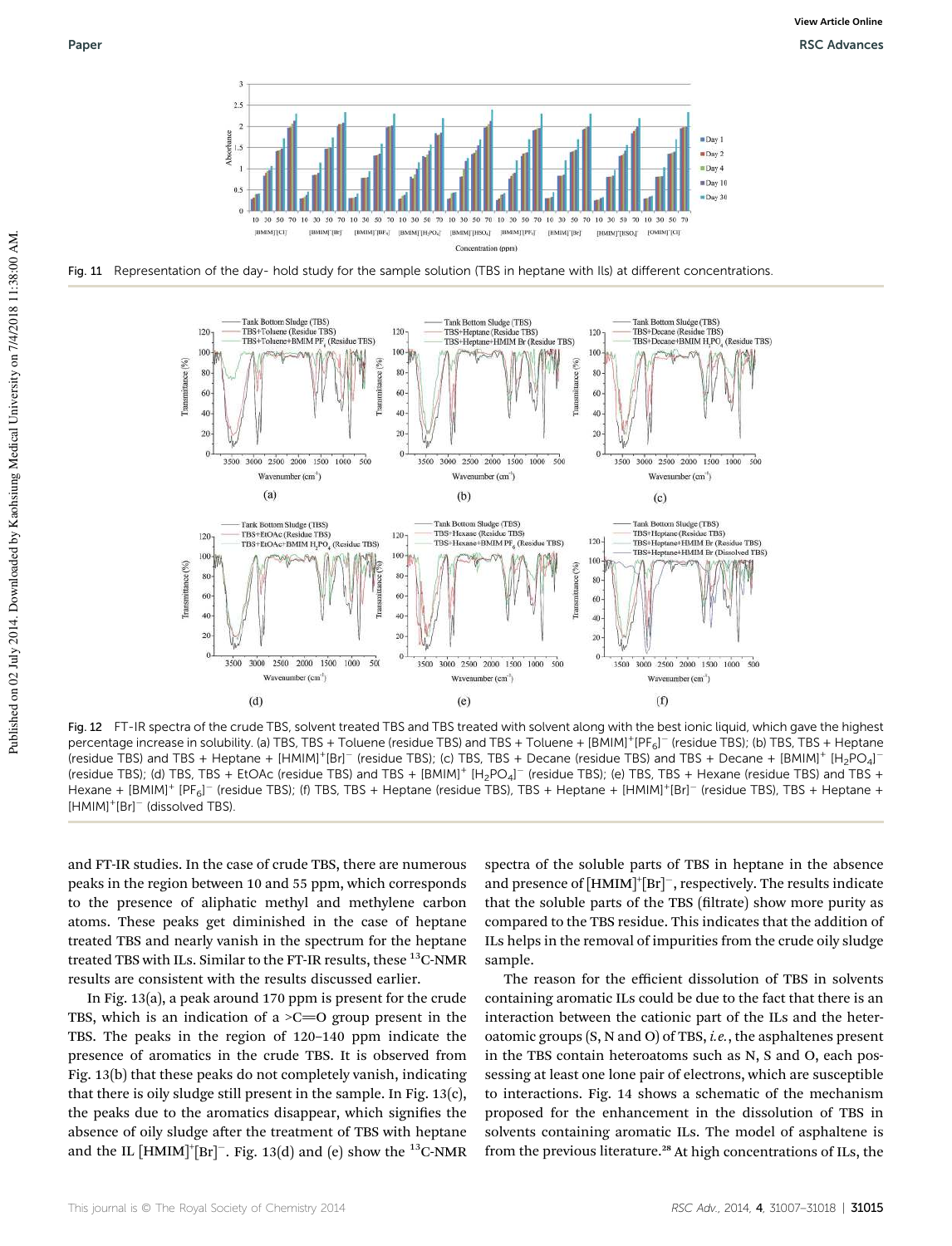

Fig. 13  $^{13}$ C-NMR spectra of the (a) crude TBS, (b) heptane-treated TBS (residue TBS), (c) TBS treated with heptane along with [HMIM]<sup>+</sup>[Br]<sup>-</sup> (residue TBS) (d) treated TBS (dissolved TBS) and (e) TBS treated with heptane along with [HMIM]<sup>+</sup> [Br] (dissolved TBS).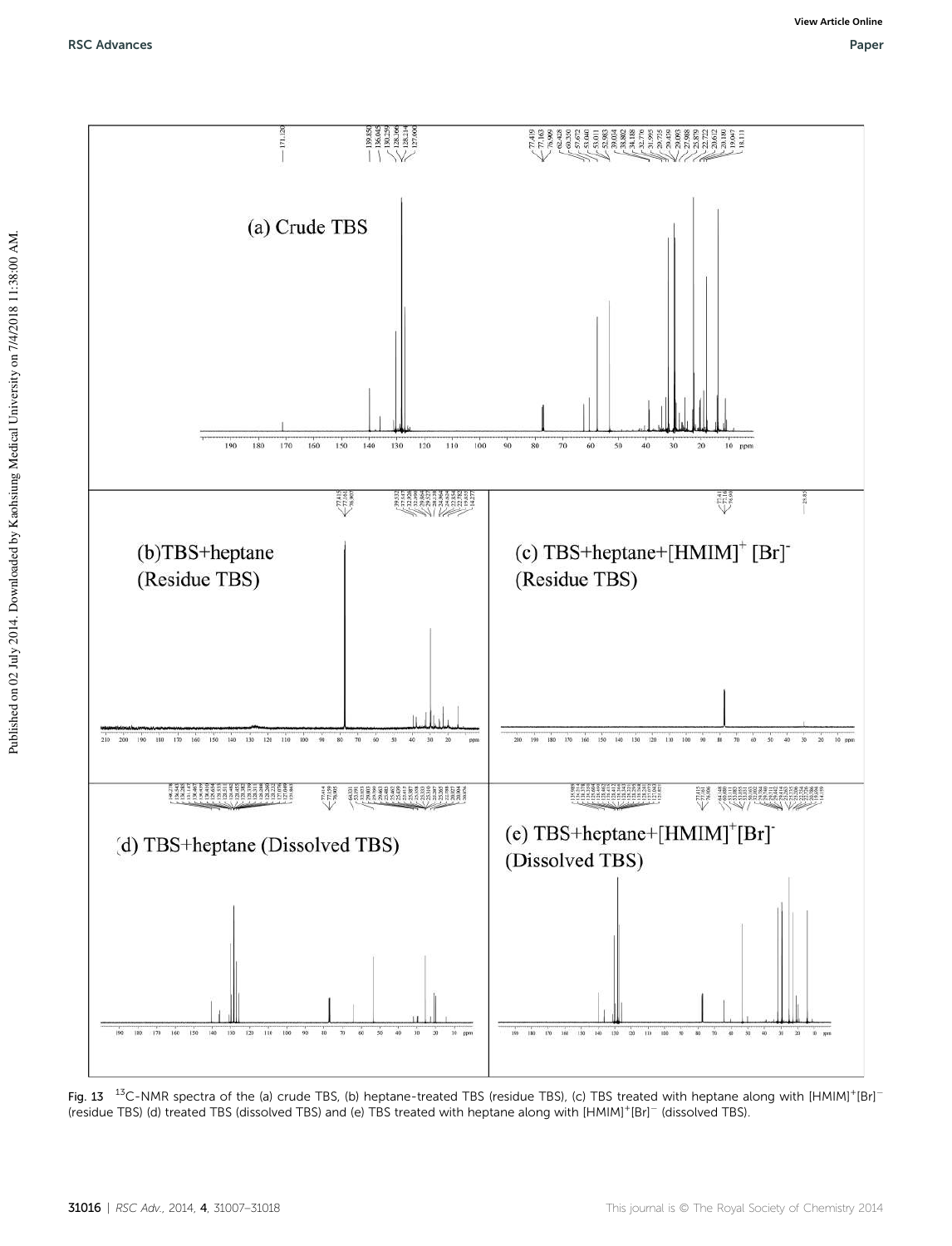

Fig. 14 Proposed mechanism for the enhancement in the dissolution of aromatic TBS in solvents containing aromatic ILs. Blue color dotted lines indicate the interaction between ILs and heteroatoms of asphaltene present in the TBS; Green color represents the aromatic ILs; Brown color is the asphaltene/resin moiety of the TBS.

degree of interactions increases and improves the dissolution process. Eventually, at high enough concentration of ILs, asphaltene molecules are effectively surrounded by ILs and solvated by the interaction forces. It is assumed that the ionic liquids, as well as the heteroatoms of the asphaltene/resin units, separate from the rest of the asphaltene/resin moiety. The asphaltene/resin moiety without the heteroatoms is merely hydrocarbons, which get easily dissolved in the organic solvent. The aromatic ILs and heteroatoms from the asphaltene/resin units may be present in the aqueous phase as a salt.

### 4. Conclusion

This study presents the investigation of the enhanced dissolution of tank-bottom sludge with solvents such as toluene, heptane, decane, ethyl acetate and hexane, as well as nine aromatic-based ionic liquids. From the experiments carried out in this work using the UV-visible spectrophotometric technique, it is observed that the absorbance values with respect to a particular IL are in similar range (0.3 to 2.1) for the solutions in the concentration range of TBS (10 to 70 ppm) in a given solvent with mixed weight ratios of TBS : ILs. It is also noted that an IL content of about 10% is adequate for nearly complete dissolution of TBS. Henceforth, it is marked that a small quantity of ionic liquid is enough to dissolve the tank-bottom sludge (TBS) efficiently, thereby providing room for environmentally friendly atmosphere. In dissolution studies of TBS in the presence of ILs in different solvents,  $[\text{BMIM}]^+[\text{PF}_6]^-$  gives a better performance in toluene and hexane, whereas [HMIM]<sup>+</sup>[Br]<sup>-</sup> in heptane; [BMIM]<sup>+</sup>[H<sub>2</sub>PO<sub>4</sub>]<sup>-</sup> in decane, and both [BMIM]<sup>+</sup>[H<sub>2</sub>PO<sub>4</sub>]<sup>-</sup> and [BMIM]<sup>+</sup> [Br] ILs give better dissolution TBS in ethyl acetate, irrespective of the weight ratio of TBS : ILs. From the studied solvents, toluene is the best solvent for the dissolution of TBS, followed by heptane, decane, hexane and ethyl acetate. Considering the toxicity of toluene, it is wise to incorporate heptane as a solvent for TBS. The results of the FT-IR and

 $13$ C-NMR also prove to be consistent with the above findings from the UV studies. A hold-time study of the dissolution of TBS in heptane, with and without addition of ILs, reveals that contact of TBS with heptane for a prolonged period (30 days) dissolves about 16% of the TBS while that is increased up to 154% in presence of ILs. Results obtained in the present work suggest that a small amount of ionic liquids (green solvents) are sufficient for the dissolution of tank-bottom sludge, and its exploitation at a large scale for petroleum industries will provide room for an economically and environmentally friendly atmosphere.

### Acknowledgements

Financial support from Oil India Limited through grant CONT/ HC/C-5/0931/2012 is highly appreciated and acknowledged. We also thank Dr Srinivasan V. Raju, General Manager (R&D) and Mr Prashant Dhodapkar, Chief Research Scientist, Research and Development/Oil India Limited for technical support relating to the studies of oily sludge (crude TBS).

### References

- 1 I. M. Banat, N. Samarah, M. Murad, R. Horne and S. Banerjee, *World J. Microbiol. Biotechnol.*, 1990, 7, 80–88.
- 2 R. B. de Boer, K. Leerlooyer, M. R. P. Eigner and A. R. D. van Bergen, *SPEPF*, 1995, 5, 55–61.
- 3 P. Painter, P. Williams and A. Lupinsky, *Energy Fuels*, 2010, 24, 5081–5088.
- 4 S. P. M. Ventura, R. L. Gardas, F. Goncalves and J. A. P. Coutinho, *J. Chem. Technol. Biotechnol.*, 2011, 86, 957–963.
- 5 X. Li, W. Sun, G. Wu, L. He, H. Li and H. Sui, *Energy Fuels*, 2011, 25, 5224–5231.
- 6 T. Welton, *Chem. Rev.*, 1999, 99, 2071–2083.
- 7 L. Yansheng, H. Yufeng, W. Haibo, X. Chunming, J. Dejun, S. Yan and G. Tianmin, *Chin. J. Chem. Eng.*, 2005, 13, 564– 567.
- 8 R. L. Gardas and J. A. P. Coutinho, *AIChE J.*, 2009, 55, 1274– 1290.
- 9 J. D. Holbrey, I. Lopez-Martin, G. Rothenberg, K. R. Seddon, G. Silvero and X. Zheng, *Green Chem.*, 2008, 10, 87–92.
- 10 P. Lozano, J. M. Bernal, G. Sanchez-Gomez, G. Lopez-Lopez and M. Vaultier, *Energy Environ. Sci.*, 2013, 6, 1328–1338.
- 11 W. Lu-Shan, Y. Qing, Z. Fu-Lin, W. Ye-Fei, M. Li-Na and J. Yan-Ping, *Chin. J. Appl. Chem*, 2005, 5, 603–604.
- 12 F. Hong-fu, L. Zhong-bao and L. Tao, *J. Fuel Chem. Technol.*, 2007, 35, 32–35.
- 13 Z. Changjun, L. Chao, H. Zhiyu1 and L. Pingya, *J. Ind. Eng. Chem.*, 2004, 55(12), 2095–2098.
- 14 H. R. Nares, P. Schacht-Hernandez, M. A. Ramirez-Garnica and M. C. Cabrera-Reyes, *SPE* 107837.
- 15 S. Lago, H. Rodriguez, M. K. Khoshkbarchi, A. Soto and A. Arce, *RSC Adv.*, 2012, 2, 9392–9397.
- 16 F. Ze-xia, W. Teng-fei and H. Yu-hai, *J. Fuel Chem. Technol.*, 2009, 37, 690–693.
- 17 J. Liu, Z. Xu and J. Masliyah, *Langmuir*, 2003, 19, 3911–3920.